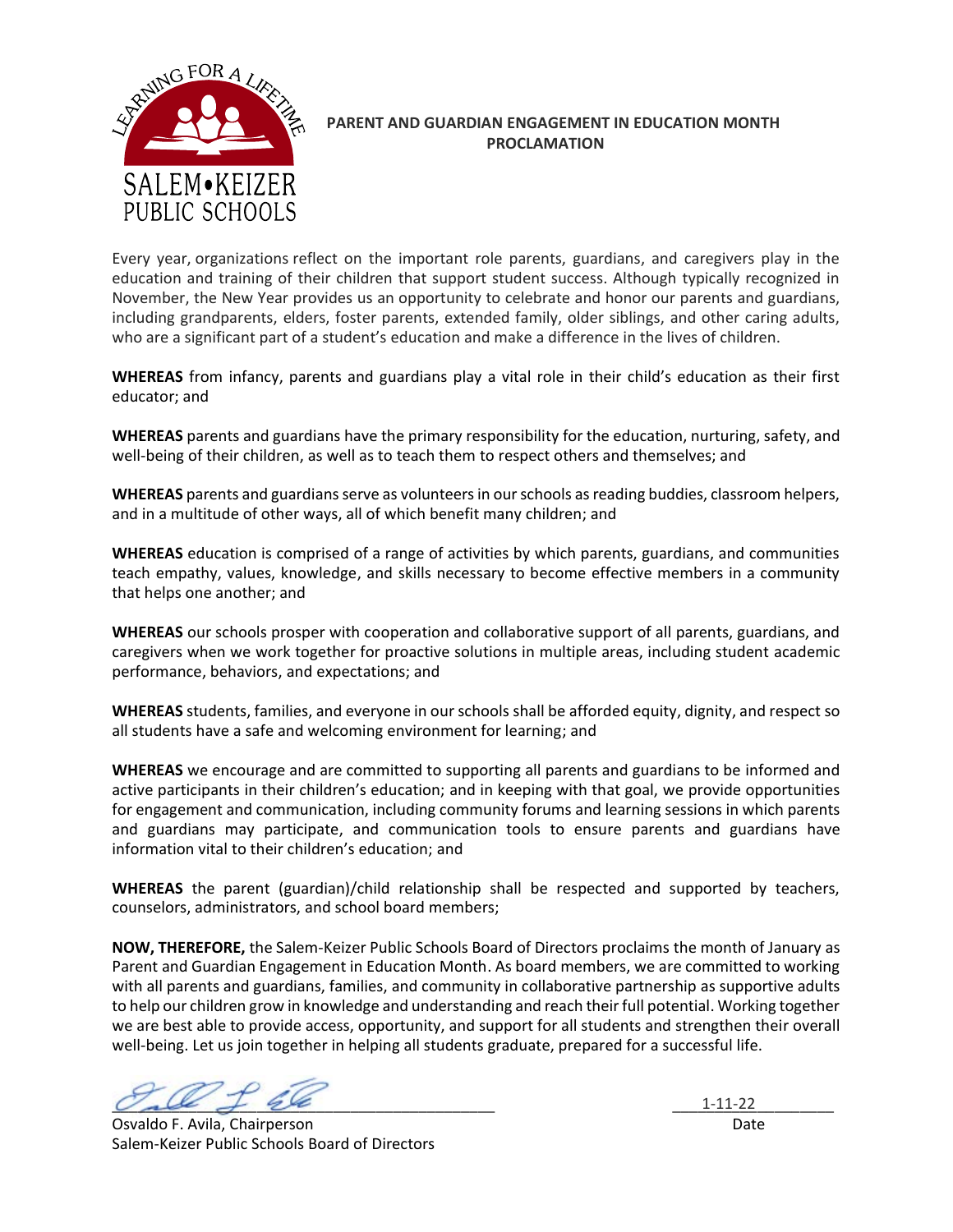مشاركة الوالدين والاوصياء ف*ي* شهر التعليم  **إ نلاع**



في كل عام، تفكر المنظمات في الدور المهم الذي يلعبه الأباء والأوصياء ومقدمو الرعاية في تعليم وتدريب أطفالهم مما يدعم نجاح الطلاب. على الرغم من أن العام الجديد يتم الاعتراف به عادةً في نوفمبر ، إلا أنه يوفر لنا فرصة للاحتفال وتكريم والدينا وأولياء أمورنا، بما في ذلك الأجداد والشيوخ والآباء بالتبني والعائلة الممتدة والأشقاء الأكبر سنًا وغيرهم من البالغين المهتمين، الذين يمثلون جزءًا مهمًا من تعليم الطالب وإحداث فرق في حياة الأطفال.

**في حين أن** الأباء والأوصياء يلعبون منذ الطفولة دورا حيويا في تعليم أطفالهم كأول معلم لهم .و

**في حين** أن الأباء والأوصياء يتحملون المسؤولية الأولية لتعليم و رعاية وسلامة ورفاه أطفالهم، وكذلك تعليمهم احترام الأخرين وأنفسهم؛ و

**فمي حين أن ا**لأباء والأوصياء يعملون كمنطوعين في مدارسنا كرفاق للقراءة، ومساعدين في الفصول الدراسية، وبطرق أخرى متعددة، وكلها تفيد العديد من الأطفال؛ و

**في حين أن التعلي**م يتكون من مجموعة من الأنشطة التي يقوم بها الآباء والأوصياء والمجتمع بتدريس التعاطف والقيم والمعرفة والمهارات اللازمة ليصبحوا أعضاء فعالين في مجتمع يساعد بعضهم البعض؛ و

**فمي حين نزده**ر مدارسنا بالنعاون والدعم النعاوني من جميع الأباء والأوصياء ومقدمي الرعاية عندما نعمل معا من أجل حلول استباقية في مجالات متعددة، بما في ذلك الأداء الأكاديمي للطلاب، وسلوكياتهم وتوقعاتهم؛ و

**في حين** أن الطلاب والأسر والجميع في مدارسنا يجب أن يمنحوا الإنصاف والكرامة والاحترام حتى يكون لدى جميع الطلاب بيئة آمنة ومر حبة للتعلم؛ و

حيث يجب احترام علاقة الوالد (الوصي) / الطفل ودعمها من قبل المعلمين والمستشارين والإداريين وأعضاء مجلس إدارة المدرسة

في حين أننا نشجع ونلتزم بدعم جميع الأباء والأوصياء ليكونوا مشاركين مطلعين ونشطين في تعليم أطفالهم؛ وتمشيا مع هذا الهدف، فإننا نوفر فرصا للمشاركة والتواصل، بما في ذلك المنتديات المجتمعية وجلسات التعلم التي يمكن أن يشارك فيها الأباء والأوصياء، وأدوات الاتصال لضمان حصول الأباء والأوصياء على معلومات حيوية لتعليم أطفالهم و

الآن، وبناءً عليه، يعلن مجلس إدارة المدارس العامة في سيلم-كايزر أن شهر كانون الثاني (يناير ) هو شهر مشاركة الوالدين والأوصياء في التعليم. كأعضاء في مجلس الإدارة، نحن ملتزمون بالع*مل مع جميع الآباء والأو*صياء والأسر والمجتمع في شراكة تعاونية كبالغين داعمين لمساعدة أطفالنا على النمو في المعرفة والفهم والوصول إلى إمكاناتهم الكاملة. بالعمل معًا، نتمكن بشكل أفضل من توفير الوصول والفرص والدعم لجميع الطلاب وتعزيز رفاهيهم العام. دعونا نتعاون معًا لمساعدة جميع الطلاب المتخرجين، والاستعداد لحياة ناححة

 $\mathcal{O}'$  that  $\mathcal{O}'$  the state of  $\mathcal{O}'$  and  $\mathcal{O}'$  and  $\mathcal{O}'$  and  $\mathcal{O}'$  and  $\mathcal{O}'$  and  $\mathcal{O}'$  and  $\mathcal{O}'$  and  $\mathcal{O}'$  and  $\mathcal{O}'$  and  $\mathcal{O}'$  and  $\mathcal{O}'$  and  $\mathcal{O}'$  and  $\mathcal{O}'$  and  $\mathcal{O}'$  and  $\math$  $\mathcal{V}$ 

Osvaldo F. Avila, یس ئر مجلس إدارة مدارس سيلم-كايزر العامة

التاريخ Date 1-11-22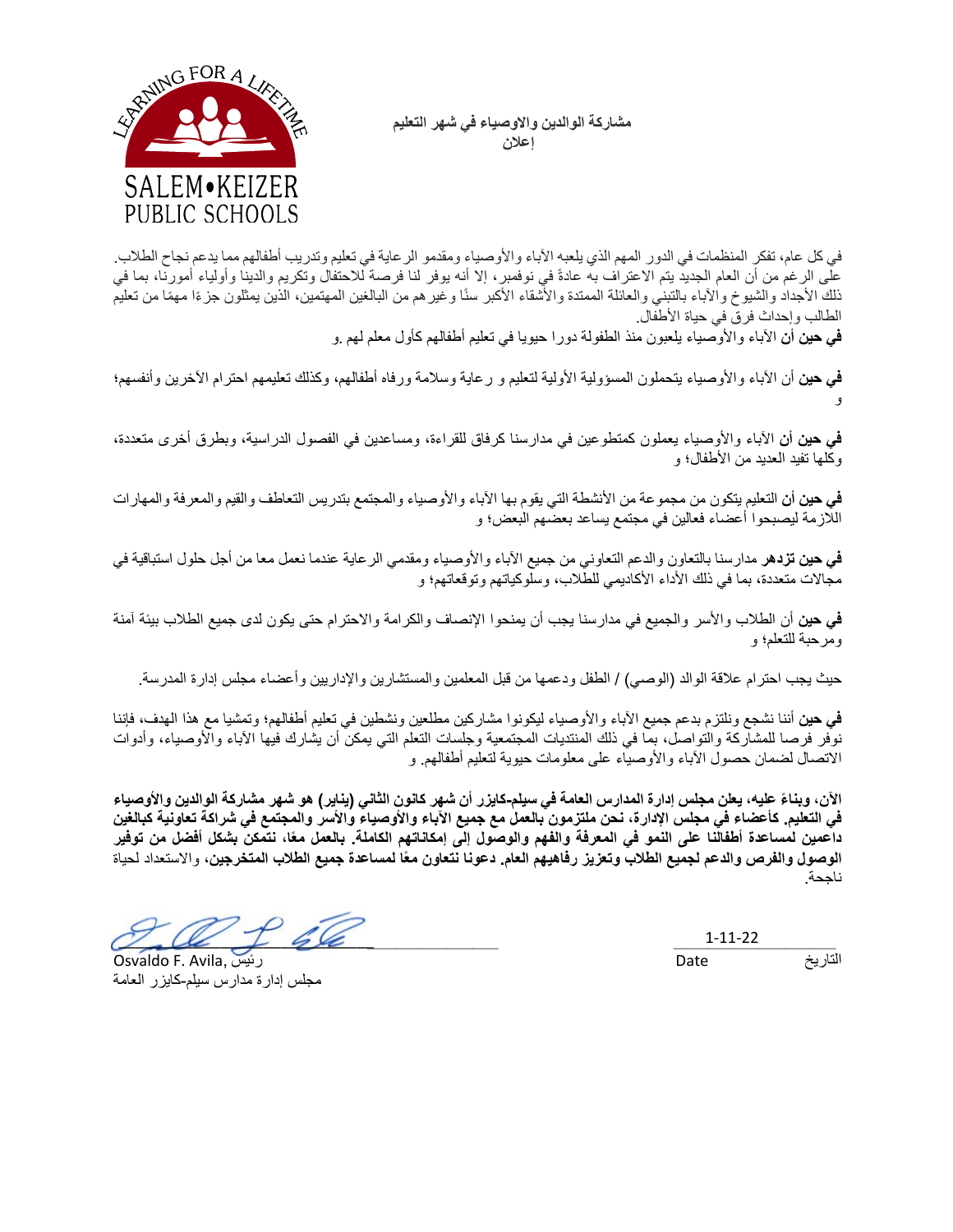

### **KAPASEN ESINESIN FANITEN MARAMEN AN SAM ME IIN ME CHON TUMWUN PACHONONG NON KÓKKÓTUN SUKUUN**

Iteiten ier, ekkewe mwicheich ra kan ekieki ussun namoten met sam me iin, chon tumwun, me ekkewe chon awora tumwun re kan fori non ӓn nöur kewe sukuun me kӓeö minne mei anisi an epwe pwönuweta ӓn nöur kewe semirit kӓeö. Inamwo ika sia fen esina me fan ewe Nofamper, nge ei minafon ier a ngeni kich fansoun ach sipwene apwapwai me seikata semen me inen nöuch kewe chon sukuun me ekkewe ra wisen tuttumwunur, pachonong semer chinap me iner chinap, ekkewe chinap ika ekkewe a fengino ierir, chon fonenir, ar kewe family, pwiir kewe watte, me pwan ekkewe meimwuk iir mei fokkun ekieki ekkewe chon sukuun, iir mei aninis non an ewe chon sukuun kӓeö me ekkesiwini nónómwun ekkewe semirit.

**SIPWE ESINA PWUN** a poputa an sam me iin me chon tumwun osukuna nöur ewe semirit seni chok nemonukonur; me

**SIPWE ESINA PWUN** sam me iin me chon tumwun iir akkoumw won mwökütükütün ӓn nour kewe semirit sukuun, tumwunur, kinamweir me pöchökuner, me pwan aitir ar repwe sine mennin ngeni aramas me pwan pusin ngenir; me

**SIPWE ESINA PWUN** sam me iin me chon tumwun ra volunteer non ach kei sukuun ren ar ӓnnea pwuk ngeni chon sukuun, aninis non ekkewe classroom, me pwan chommong met ra fori, mei anisi nöuch kewe chon sukuun ar repwe sine; me

**SIPWE ESINA PWUN** mi chommong mwökütüküt non sukuun ia sam me iin, chon tumwun, me ekkewe kinikin ra pwari anononun ekiek, ëuchea, poraus, me tongeni ar repwe anisi emon me emon chon non ar we kinikin; me

SIPWE ESINA PWUN ach kei sukuun ra fokkun fefeita seni än sam me iin, chon tumwun, chon awora tumwun tipeew fengen me angang fengen ar repwe eppeti osukosuk non chommong neni me mwen an epwe fis, pachonong kӓeö, föfför, sórósór, me met epwe fis; me

**SIPWE ESINA PWUN** epwe wor apöch, ëuchea, me sufön ngeni chon sukuun, famini, me meinisin non ach kei sukuun pwe chon sukuun meinisin repwe mefi kinamwe me nenioch non ewe nenien kӓeö; me

**SIPWE ESINA PWUN** sia pesei me pwon ach sipwe anisatai meinisin sam me iin me chon tumwun ar repwe sinei me mwökütüküt non ӓn nöur kewe semirit kӓeö; iwe iei metsipwe fori pwe epwe fis ach na pwon. Sipwe awora fansoun chuffengen me akkaporaus, pachonong nenien ӓn ewe kinikin chuffengen ika mwich me fansoun kӓeö ia sam me iin me chon tumwun repwe tongeni fiti, me pwan ititin touren poraus pwe epwe tour ngeni sam me iin me chon tumwun ekkei poraus mei ëuchea ngeni ӓn nöur we semirit kӓeö; me

**SIPWE ESINA PWUN** ekkewe sense, sou-öuröur ika counselor, meinap, me chon ewe school board repwe osufonu me anisatai ewe nefin ren sam me iin, chon tumwun me semirit;

**IWE, REN NA POPUN,** ewe Board of Directors seni Ekkewe Nenien sukuun non Salem-Keizer a esinesin pwe ei maram Saneweri, epwene ew maramen an Sam me Iin me Chon Tumwun pachonong non kókkótun sukuun. Kich chon ewe board sia pwon pwe sipwe angang fengeni me ekkewe sam me iin me chon tumwun, famini, me ewe kinikin ren ach sipwe anisi nöuch kewe semirit ar repwe marita non mirit me wewe me tongeni. Ach sipwe angang fengen a ngeni kich ach sipwe awora aan, fansoun, me aninis ngeni chon sukuun meinisin me öpöchukuna nónómwur. Sipwe angang fengen ach sipwe anisi ӓn chon sukuun meinisin repwe sochungio, me anganga met epwe pwönuweta ar repwe nónómwöch non manawer.

 $\vee$  all  $\neq$  22  $\qquad$   $\qquad$   $\qquad$   $\qquad$   $\qquad$   $\qquad$   $\qquad$   $\qquad$   $\qquad$   $\qquad$   $\qquad$   $\qquad$   $\qquad$   $\qquad$   $\qquad$   $\qquad$   $\qquad$   $\qquad$   $\qquad$   $\qquad$   $\qquad$   $\qquad$   $\qquad$   $\qquad$   $\qquad$   $\qquad$   $\qquad$   $\qquad$   $\qquad$   $\qquad$   $\qquad$   $\qquad$   $\qquad$   $\qquad$  $\omega_{\rm{a}}\omega_{\rm{c}}$  + 600  $-$  1-11-22

Osvaldo F. Avila, Chairperson Pwinin Maram Salem-Keizer Public Schools Board of Directors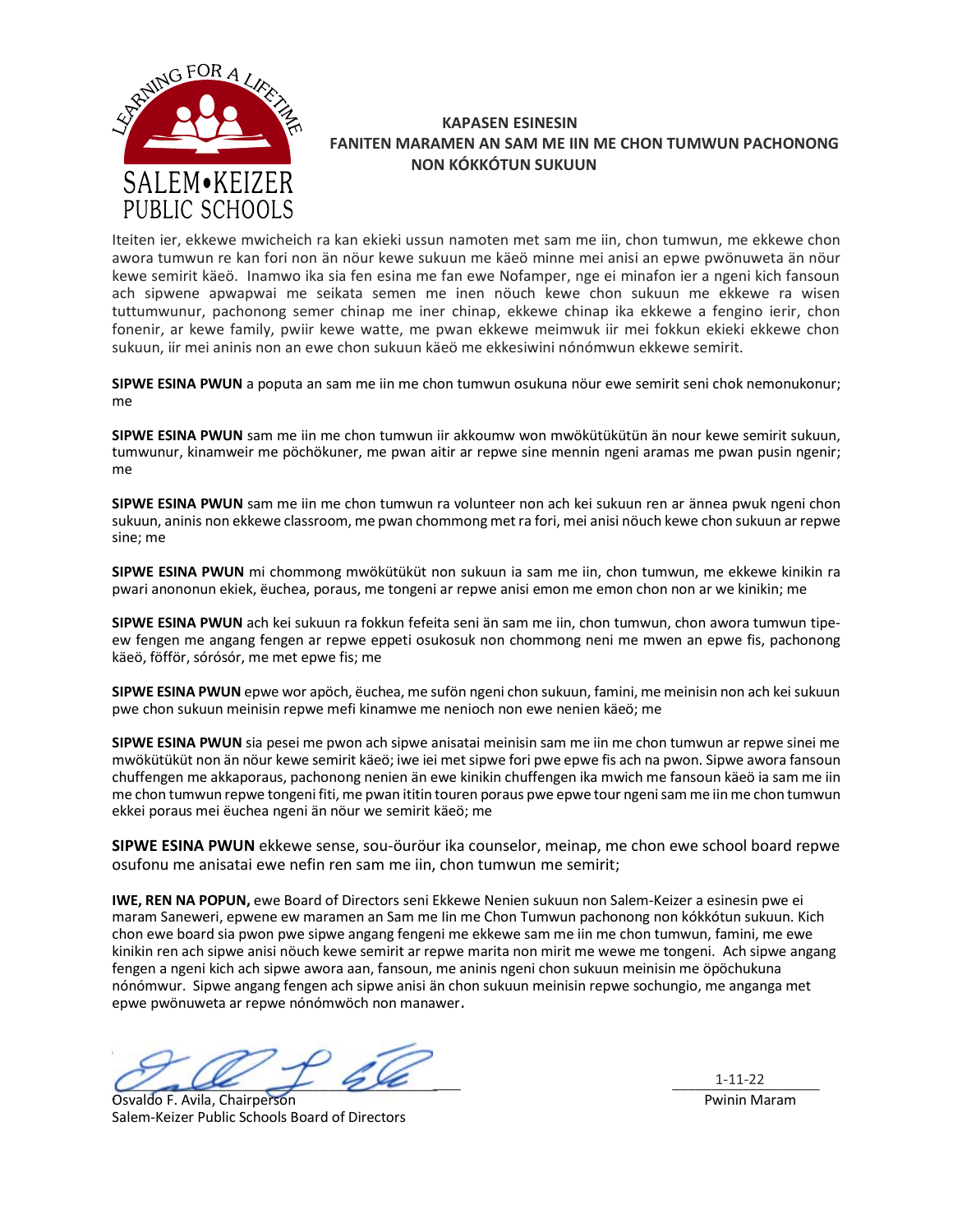

# **KEAN� ALLŌN�IN KILE M̗AM̗A IM̗ BABA RO IM̗ RIKŌJPAROK RO REJ BŌK KON̗AER IM̗ JIPAN�IKIJJEEN JEL̗ĀL̗O̗KJEN**

Aolep iio, doulul ko rej kōlmānlokjen kōn ijo konaan mama im baba ro, rikōjparok ro, im rikaajjiriri ro ikijjeen jelālokjen eo im kamminene eo ñan ajri ro nejier me ej jipañ bwe rijikuul ro ren wōnmaanļok. Menē ekkā ad kautiej iien in ilo Nobōmba, ilo Iiō in Ekāāl ej letok iien ad lemōņōņō im kautiej mama im baba ro im rikōjparok ro ad, ekoba bubu im jimma ro, lellap im lōllap ro, mama im baba ro rej kaajjiriri, ro uwaan baamle ilo kadkad ko jet, jeim jati ro rerūtto, im rūtto ro jet rej jipañ kea kake rijikuul, bwe elap tokjāer aolep ilo jelālokjen eo an juon rijikuul im rej kōmman oktak ilo mour ko an ajri ro.

**ĀINWŌT KE** iien eo ajri ro rej dik wōt, elap ijo koņaan mama im baba ro im rikōjparok ro ilo jeļāļokjen eo an ajri eo nejier āinwōt ke rej rūkaki ro an jinointata; im̗

**ĀINWŌT KE** m̗am̗a im̗ baba ro im̗ rikōjparok ro epād ippāer eddo eo eaorōktata n̄an kaajjiriri, kōjparok, leļo̯k jeļāļo̯kjen, im̯ kāājmour ajri ro nejier, im̯ barāinwōt katakin er ñan aer jelā kautiej ro jet im er make; im

**ĀINWŌT KE** m̗am̗a im̗ baba ro im̗ rikōjparok ro rej jipan̄āinwōt jet rijjipan̄ro ejjel̗o̗k on̗āer ilo im̗ōn jikuul ko ad āinwōt jet ro rej jipañ leiaia ippān rijikuul ro im riit, jipañ ilowaan kilaaj, im jipañ ilo elōñ wāween ko jet, ko me rej aolep jipan̄elōn̄ajri ro; im̗

**ĀINWŌT KE** jeļāļokjen ej koba in elōñ jerbal ko me mama im baba ro, rikōjparok ro, im jukjukinpād ko rej katakin bwe rijikuul ro ren jelā būromōj kōn ro jet, jelā kōn men ko raorōk, bōk jelālokjen, im kapeel ko remenin aikuj ñan erom jet ro uwaan jukjukinpād in me remman im rejelā jipan doon; im

**ĀINWŌT KE** jikuul ko ad rej jeraamman kōn jelā karejar im jelā nae doon eo ej itok jān ippān aolep mama im baba ro, rikōjparok ro, im rikaajjiriri ro ilo ad jerbal ippān doon nān pukōt emmanļok ko ilo elōñ jikin ko jej jerbali, ekoba katak ko an rijikuul ro, mwil ko mwilier, im kōttōpar ko ñan er; im

**ĀINWŌT KE** rijikuul ro, im baamle ko, im aolep ro ilo jikuul ko, naaj etal ñan er kōmman ko jokkin wōt juon aer emman ñan aolep, im kile er, im kautiej er bwe aolep rijikuul ren pād ilo jikin eo ekōjparok im ej karuwainene aolep ñan jikuul; im

**ĀINWŌT KE** jej rōjan̄ im̗ jej kōttōpar n̄an jipan̄aolep m̗am̗a im̗ baba ro im̗ rikōjparok ro bwe ren lo aolep kōjjeļā ko im ren jet lap aer bōk konaer ilo jeļālo̯kjen eo an ajri ro nejier; im ilo aer wōnmaanlo̯k ilo kōttōpar ne, jenaaj kōmman iien ko n̄an aer bōk konaer im leto letak meļeļe, ekoba iien kweilo̯k ko an jukjukinpād im kweilok in bōk melele ko me mama im baba ro remaroñ bōk konaer ie, im bar kōjerbal kein leto letak melele ko ñan kalikkar bwe mama im baba ro im rikōjparok ro ren bōk melele ko raorōk ñan jeļāļokjen eo an ajri ro nejier; im

**AINWOT KE** rūkaki ro, koonjeļōr ro, ritōl ro an imōn jikuuļ, im ro uwaan board eo an jikuuļ renaaj kautiej im jipañ kōjparok kadkad eo ikōtaan mama ak baba (ak rikōjparok) im rijikuul eo;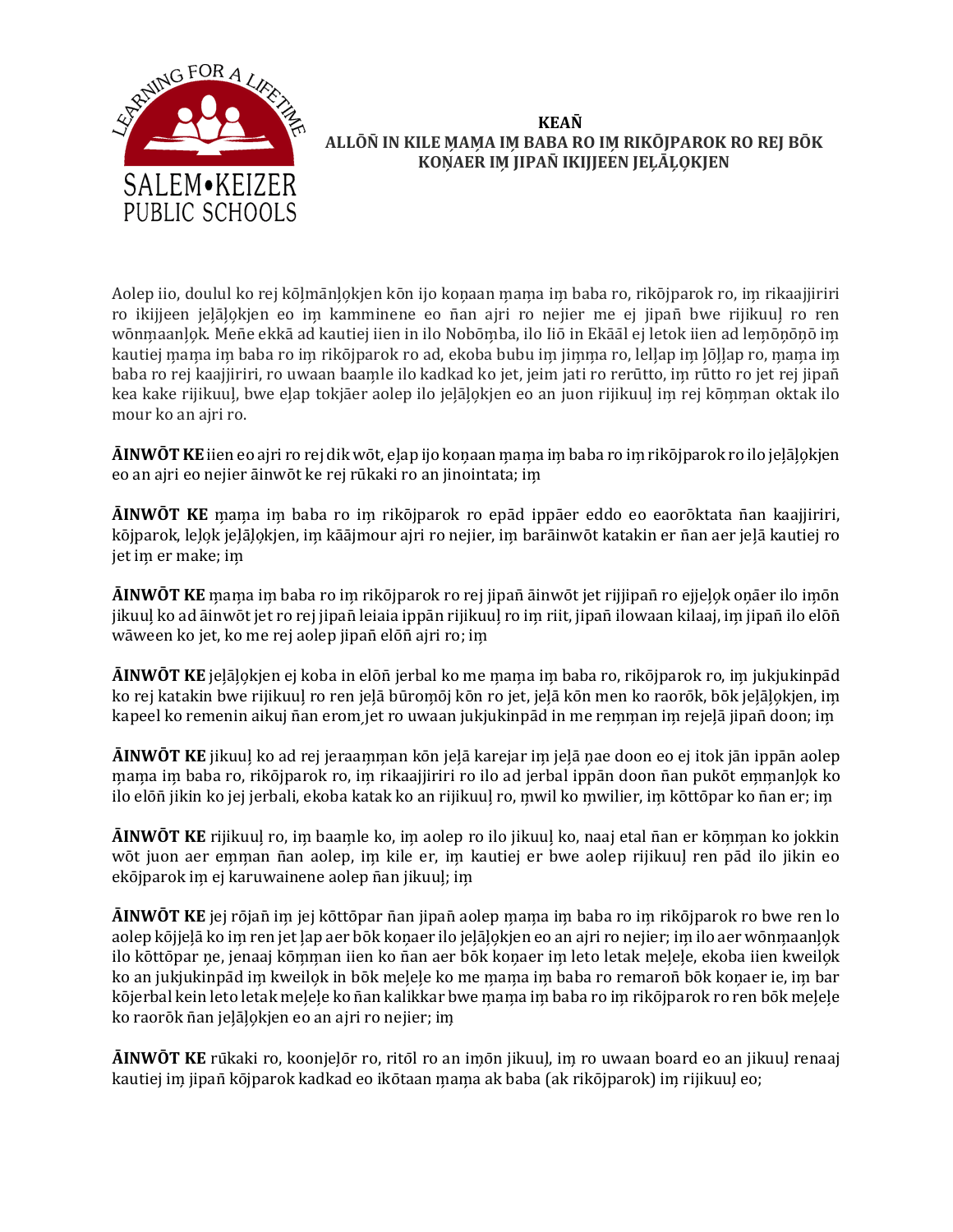**KIIŌ, KŌN MEN IN,** Board eo an Director ro an Jikuul̗ko an Kien ilo Salem-Keizer ej kean̄bwe allōn̄ in Jānode ej Parent and Guardian Engagement in Education Month ak Allōn̄ in Kile Mama im Baba Ro im Rikōjparok Ro Rej Bōk Konaer im Jipañ Ikijjeen Jelālokjen. Āinwōt ro uwaan board eo, jej kōttōpar ñan ad jerbal ippān aolep mama im baba ro im rikōjparok ro, im baamle ko, im jukjukinpād eo ilo ad jerbal ippān doon āinwōt rūtto ro rej jipañ ajri ro nejid eddōkļok ilo jeļāļokjen im meļeļe im ren tōpar maroñ ko aer ilōñtata. Ilo ad jerbal ippān doon ekōmman bwe jen maroñ kōpelḷọk ial, kōmman peḷḷọk ko, im jipañ ko ñan aolep rijikuul ro im kōkajoorlok er ilo aolepen jekjekin mour ko aer. Jen koba ippān doon ilo ad jipañ aolep rijikuuļ kadiwōjļọk, im pojak nān juon mour ewōnmaanļọk.

 $\mathcal{C}$ 

Osvaldo F. Avila, Chairperson Rainin Rainin Rainin Rainin Rainin Rainin Rainin Rainin Rainin Rainin Rainin Rainin Salem-Keizer Public Schools Board of Directors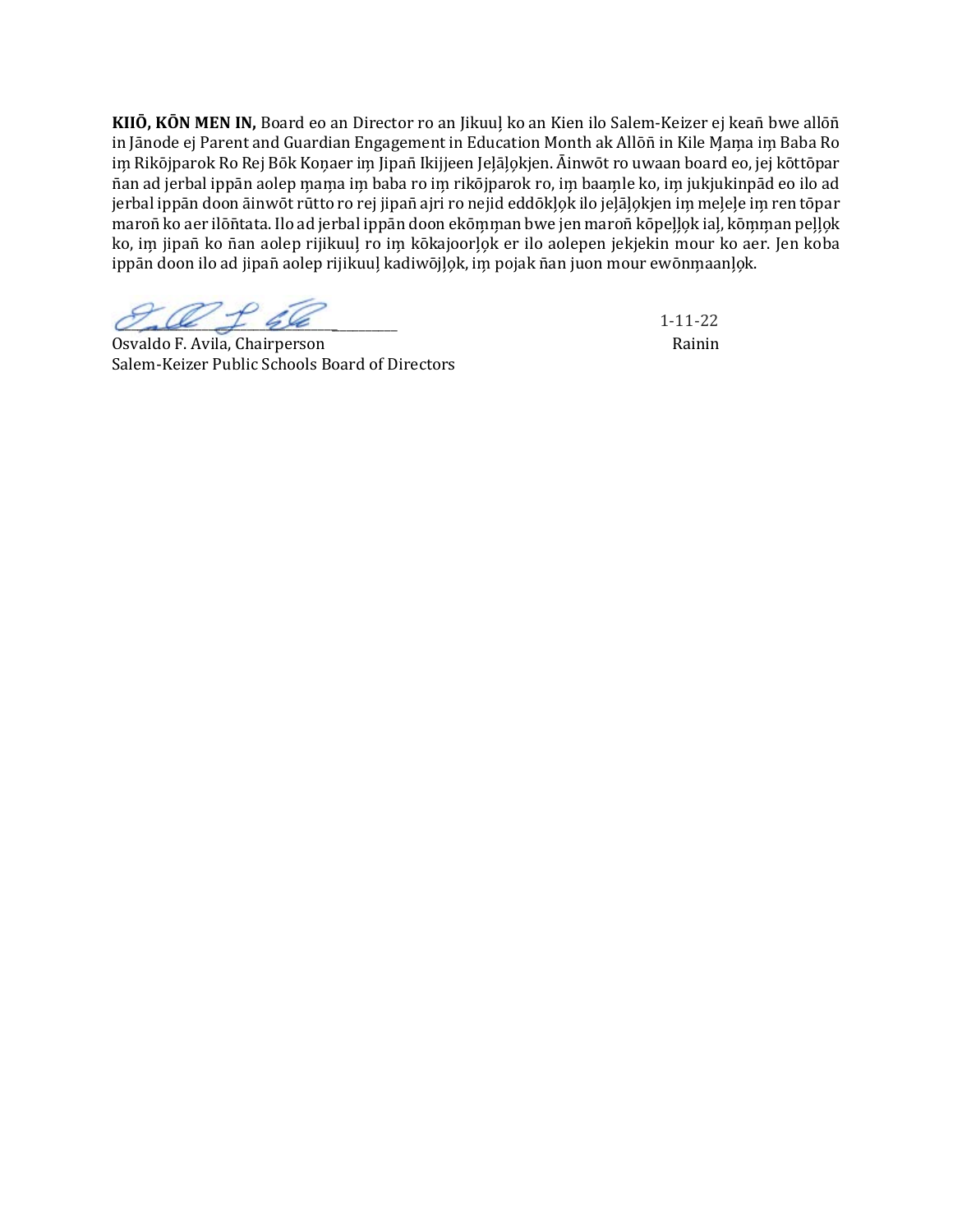

# МЕСЯЦ. ПОСВЯШЕННЫЙ УЧАСТИЮ РОДИТЕЛЕЙ И ОПЕКУНОВ В ОБРАЗОВАТЕЛЬНОМ ПРОЦЕССЕ **ПРОКЛАМАЦИЯ**

Каждый год организации задумываются о важной роли родителей, опекунов и заботящихся лиц в образовании и подготовке своих детей, которые обеспечивают успех учащихся. Хотя обычно отмечается в ноябре, новый год дает нам возможность чествовать и чтить наших родителей и опекунов, включая бабушек и дедушек, престарелых, приемных родителей, расширенную семью, старших братьев и сестер и других заботящихся взрослых, которые играют значительную роль в образовании детей и влияют на жизнь детей.

ПОСКОЛЬКУ с младенчества родители и опекуны играют крайне важную роль в образовании своего ребенка будучи его первым учителем; и

ПОСКОЛЬКУ родители и опекуны несут основную ответственность за образование, воспитание, безопасность и благополучие своих детей, а также за то, чтобы научить их уважать других и самих себя: и

ПОСКОЛЬКУ родители и опекуны помогают в наших школах в качестве волонтеров, напарников по чтению, помощников в классе и многими другими способами, все из которых приносят пользу многим детям; и

ПОСКОЛЬКУ образование включает в себя ряд мероприятий, посредством которых родители, опекуны и сообщества учат сочувствию, ценностям, знаниям и навыкам, необходимым для того, чтобы стать эффективными членами сообщества, которые помогают друг другу; и

ПОСКОЛЬКУ наши школы процветают благодаря сотрудничеству и общей поддержке всех родителей, опекунов и заботящихся лиц, когда мы вместе работаем над упреждающими решениями во многих областях, включая успеваемость, поведение учащихся и ожидания от учащихся; и

ПОСКОЛЬКУ учащимся, семьям и каждому в наших школах должны быть обеспечены справедливость, достоинство и уважение, чтобы у всех учащихся была безопасная и дружелюбная среда для обучения; и

ПОСКОЛЬКУ мы побуждаем и обязуемся помочь всем родителям и опекунам быть информированными и активными участниками в образовании своих детей; и следуя этой цели, мы предоставляем возможности для участия и общения, включая общественные форумы и учебные семинары, на которых могут принять участие родители и опекуны, а также средства коммуникации, чтобы гарантировать, что родители и опекуны владеют информацией, которая крайне важна для образования их детей; и

ПОСКОЛЬКУ отношения между родителем (опекуном) и ребенком должны быть уважительными и поддерживаться учителями, консультантами, администраторами и членами Совета школ;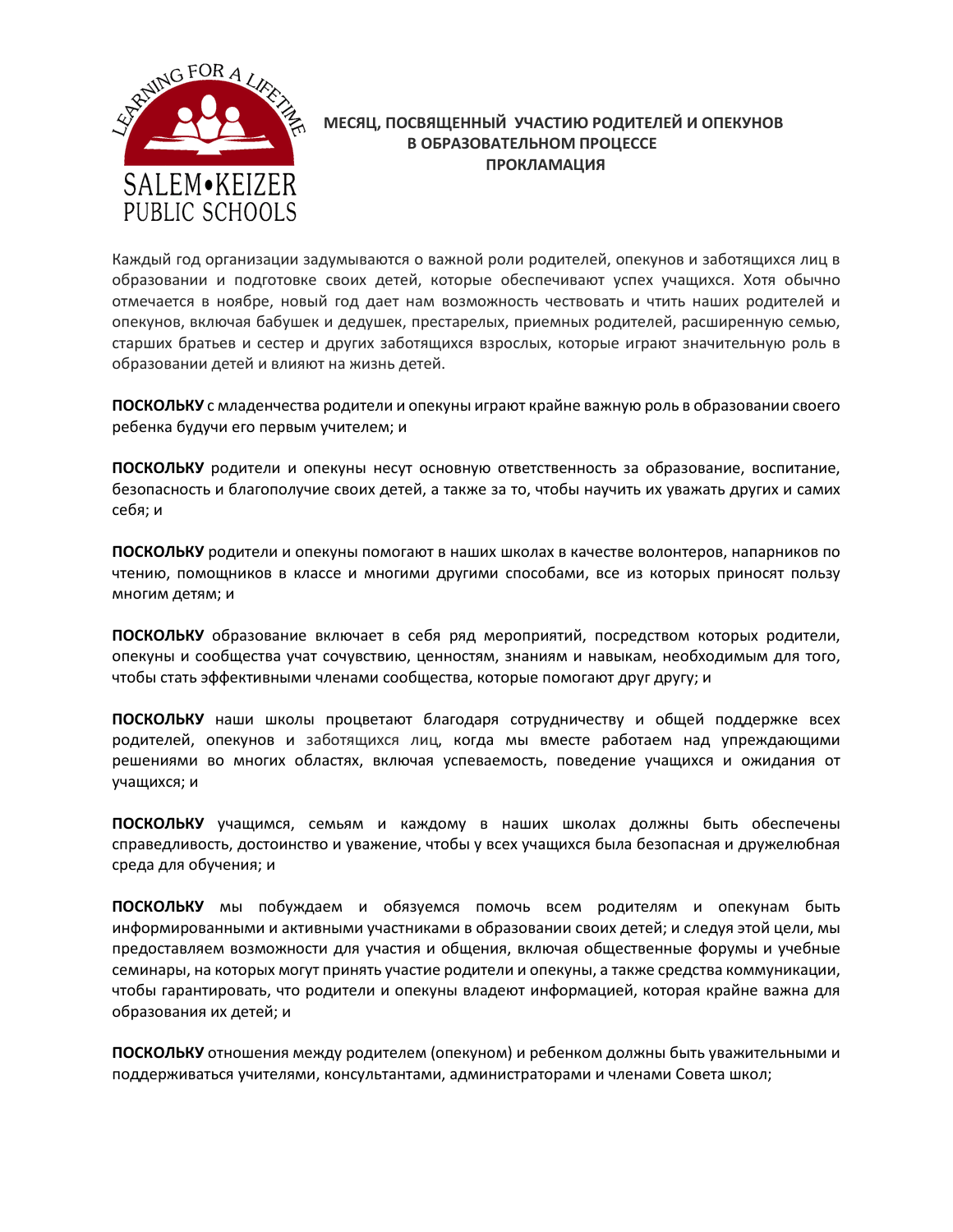ИСХОДЯ ИЗ ВЫШЕИЗЛОЖЕННОГО, Совет директоров Сейлем-Кайзерских государственных школ объявляет январь месяцем, посвященным участию родителей и опекунов в образовании. Будучи членами Совета директоров, мы обязуемся работать со всеми родителями и опекунами, семьями и сообществом совместно в партнерстве в качестве поддерживающих взрослых, чтобы помочь нашим детям развить знания и понимание и полностью раскрыть свой потенциал. Работая вместе, мы лучше всего способны обеспечить доступ, возможности и поддержку для всех учащихся и улучшить их благополучие в целом. Давайте объединимся, чтобы помочь всем учащимся закончить школу, подготовленными к успешной жизни.

Usvaldo Avila, председатель, Совет директоров Сейлем-Кайзерские государственные школы

 $1 - 11 - 22$ Дата